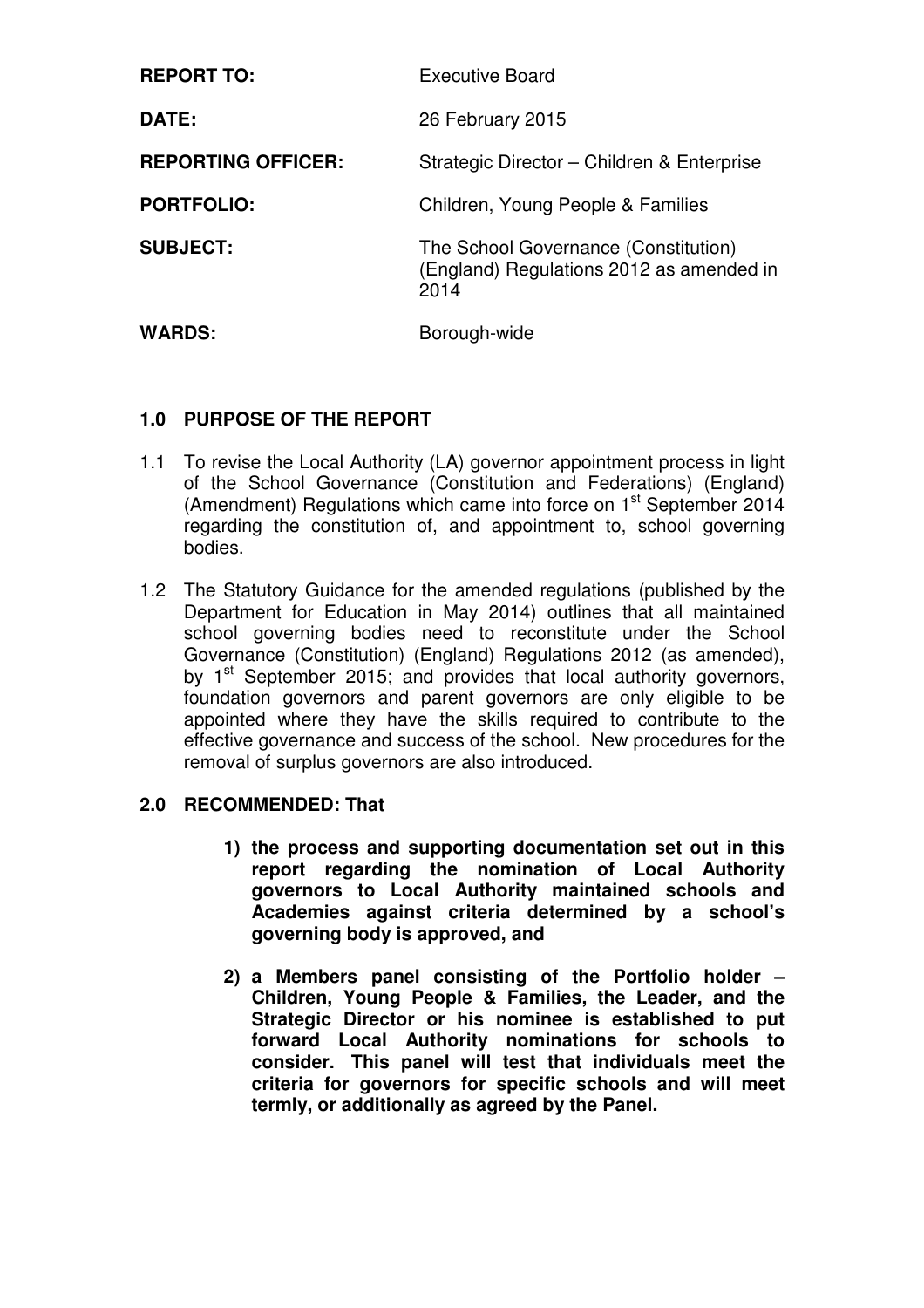#### **3.0 SUPPORTING INFORMATION**

- 3.1 The Government is seeking to strengthen the role of governing bodies in setting the strategic direction for schools and academies and in promoting school improvement. The regulations and statutory guidance place an increased emphasis on ensuring that governing bodies have the requisite skills and experience to carry out this role effectively in order to promote school improvement and support head teachers and teachers in their work. Once appointed or elected, all governors must operate in the best interest of pupils, not as representative to lobby on behalf on their constituency. Their task is to govern the school. This means focusing on the core functions of providing strategic leadership, holding the head teacher to account and making sure the school's money is well spent. This is a demanding task for which all governors need to have, or develop, relevant and appropriate skills.
- 3.2 Under the previous constitutional arrangements LA appointments were made by the political Party Groups, with LA Governor positions being broadly allocated to a Party on a proportion based on the political make-up of the Council. The Group whips co-ordinated this process for their party. The political parties currently contribute skilled and effective governors and it is anticipated that they will continue to be an important source of recruiting governors under any new arrangement.
- 3.3 The amended regulations now require LA governors to be nominated by the local authority but appointed by the governing body. The local authority can nominate any eligible person as a local authority governor, but it is for the governing body to decide whether their nominee has the skills to contribute to the effective governance and success of the school and meets any other eligibility criteria they have set. Local authorities should therefore make every effort to understand the governing body's requirements and identify and nominate suitable candidates. The Governing body may veto an LA governor nominee if they consider the person would not bring the skills the governing body requires and request the LA to make a different nomination.
- 3.4 In the following extract from his open letter to Directors' of Children's Services in October 2014, Lord Nash, Parliamentary Under Secretary of State for Schools, states the importance of nominating high-quality local authority governors without regard to political affiliation:

'Please also make every effort to nominate high quality LA governors. I understand that a few LAs still link the right to nominate LA governors to the local balance of political power. **I would like to make clear that this is unacceptable practice.** The law now requires that all governors are appointed on the basis of the skills they have to contribute to effective governance, and LAs must make every effort to understand the governing body's requirements in order to identify and nominate suitable candidates. Once appointed**,** LA governors must govern in the interests of pupils not to represent or advocate for the political or other interests of the LA'.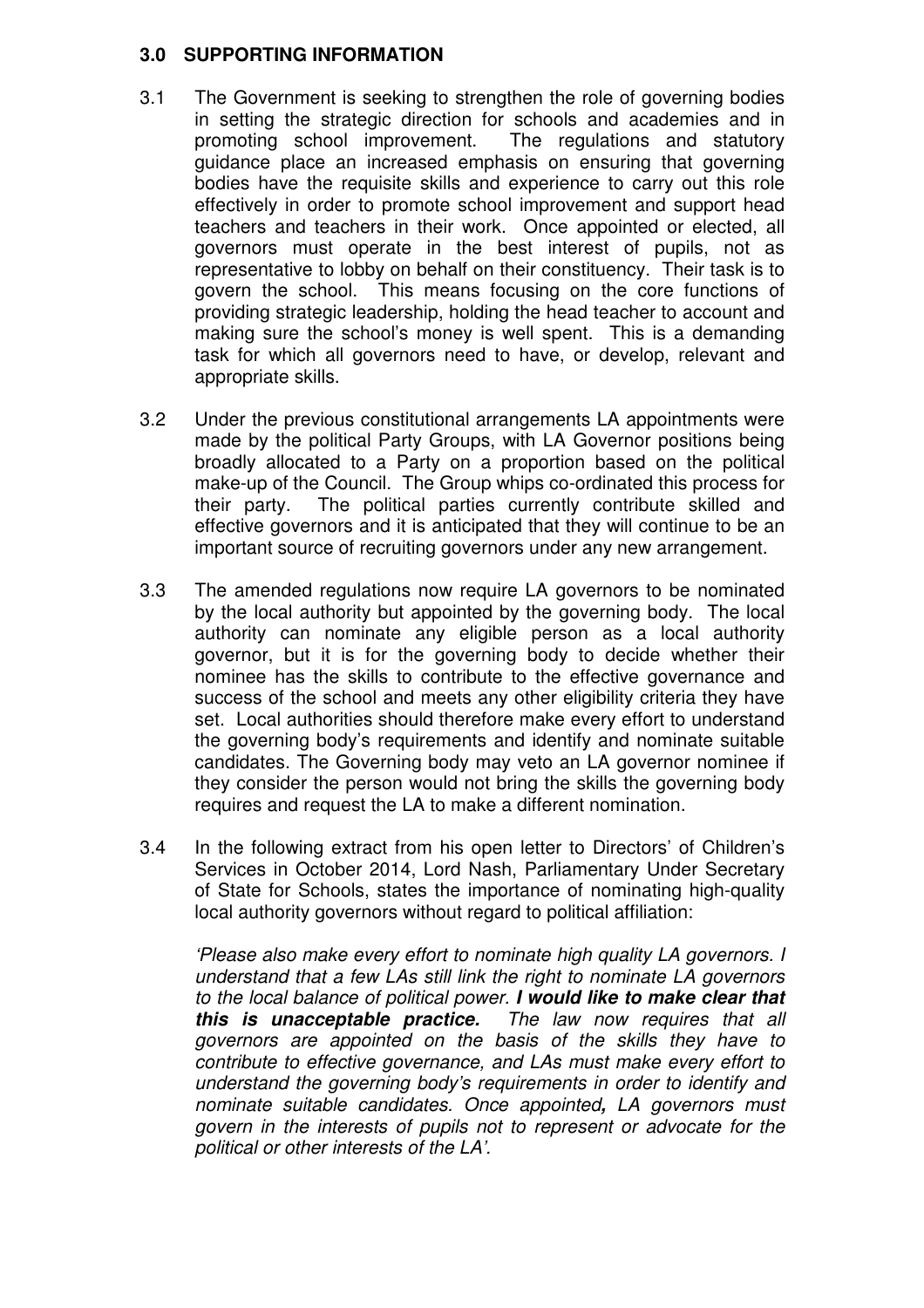### **4.0 POLICY IMPLICATIONS**

- 4.1 All governing bodies of maintained schools are required to be constituted under the School Governance (Constitution) (England) Regulations 2012 (as amended by the School Governance (Constitution and Federations) (England) (Amendment) Regulations 2014 by  $1<sup>st</sup>$  September 2015.
- 4.2 The main purpose of the statutory guidance to the regulations is to highlight the direct impact that decisions about the constitution and membership of the governing body have on the governing body's ability to provide effective governance and contribute to the success of the school.

Key points from the statutory guidance include:

- Governing bodies should be no bigger than necessary to secure the range of skills they need
- A key consideration in the appointment and election of all new governors should be the skills and experience the governing body needs to be effective
- Anyone appointing governors to the governing body must appoint someone they believe has the skills to contribute to effective governance and the success of the school
- Governing bodies and local authorities should take steps to inform governor elections so that the electorate understands the extent to which nominated candidates possess the skill the governing body ideally requires.
- 4.3 The constitution requirements for all maintained schools are:

The total numbers of governors in all schools must be no fewer than seven. There is no upper limit. The Governing Body must include:

- at least 2 parent governors
- the Head Teacher (who is a member of the governing body by virtue of their office, unless they resign as a governor)
- 1 staff governor
- 1 Local Authority governor
- Co-opted governors the governing body may appoint as many co-opted governors as they consider necessary. However, the total number of governors that qualify as staff governors (including the head teacher and staff governor) must not exceed one third of the total membership of the governing body
- Additional requirements for foundation and voluntary schools:
	- voluntary aided schools must have two more foundation governors than all other governors
	- voluntary controlled schools must have at least 2 foundation governors
- Partnership governors (foundation schools without a foundation only)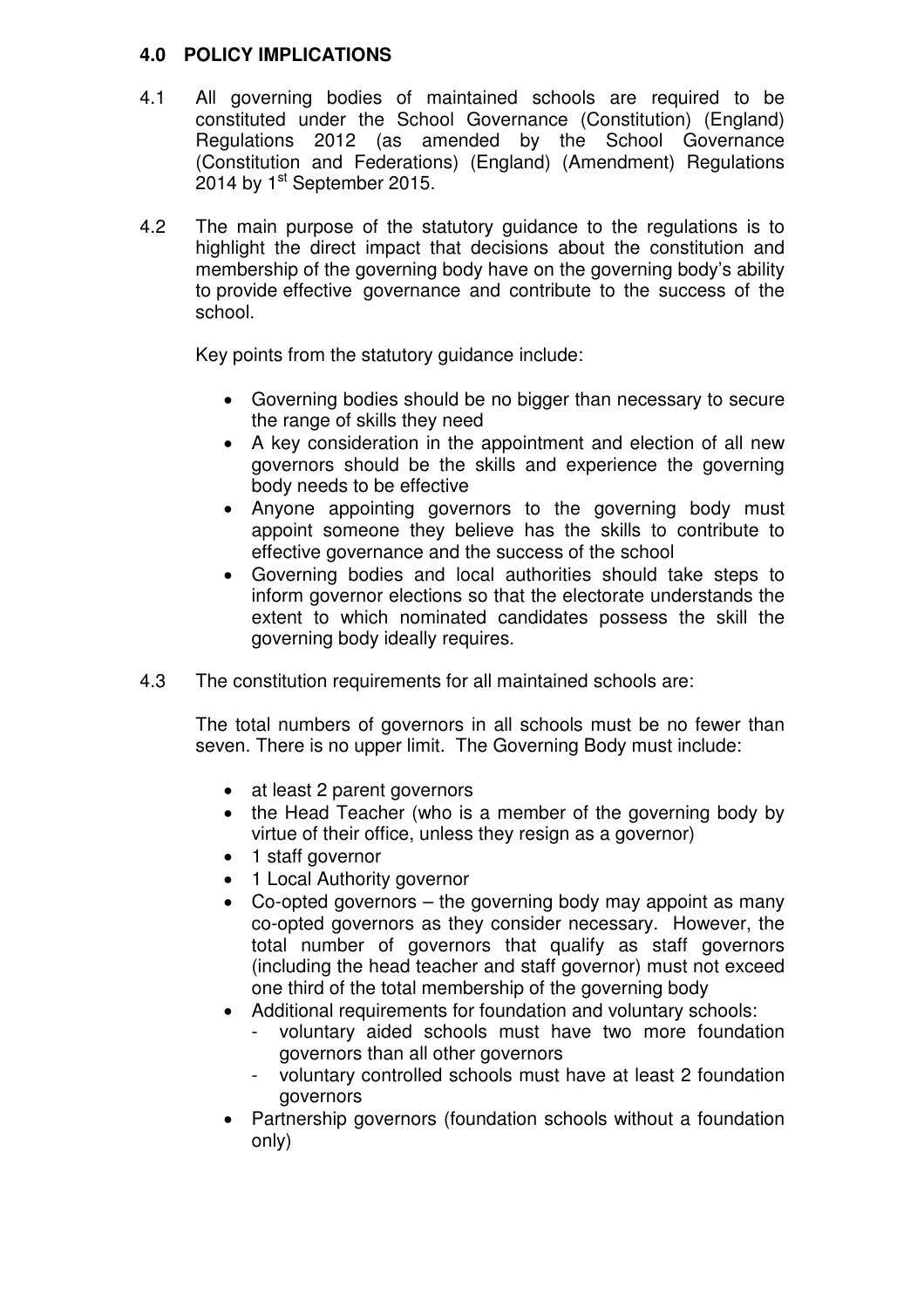A governing body may also appoint Associate Members to serve on one or more governing body committees. They are not governors, their role is to bring expertise and experience which can add to that provided by the governor membership.

- 4.4 Academy Trusts currently there is no requirement for academy trusts to have an LA governor on the academy governing body. However, where the academy trust decides that it wishes to have an LA governor the appointment will be made via the agreed procedure for appointment of LA governors.
- 4.5 The following supporting documents are attached to this report:

 Appendix 1 – Flowchart of the appointment procedure Appendix 2 – Revised draft procedure for the appointment of Local Authority Governors Appendix 3 – Halton Authority Governor Role Description Appendix 4 – Model Criteria for the Appointment of Authority Governors Appendix 5 – Code of Conduct Appendix 6 – Application Form Appendix 7 – Grounds for Disqualification

### **5.0 OTHER IMPLICATIONS**

- 5.1 The Local Authority is statutorily required to revise the way in which it appoints Local Authority governors to a school's governing body.
- 5.2 To ensure that the process for making LA Governor appointments is transparent and effective in supporting a reduction in vacancy rates and in providing schools with governors who have the time, commitment and skills to contribute to the effective governance and success of the school and meets any other eligibility criteria the school may have set.
- 5.3 School Governing Bodies have been advised that new regulations are in force, and full details of the regulations have been issued to governing bodies.

#### **6.0 IMPLICATIONS FOR THE COUNCIL'S PRIORITIES**

#### 6.1 **Children and Young People in Halton**

The proposed process complies with statutory requirements in ensuring that the Local Authority nominates governors to assist the governing body in undertaking their core functions, specifically holding the head teacher to account for the educational performance of the school.

#### 6.2 **Employment, Learning and Skills in Halton**

Educational achievement is critical to the life chances of all children in the borough and the governing body play a fundamental role in setting the strategic direction for the school, and Local Authority appointed governors must govern in the interests of the school.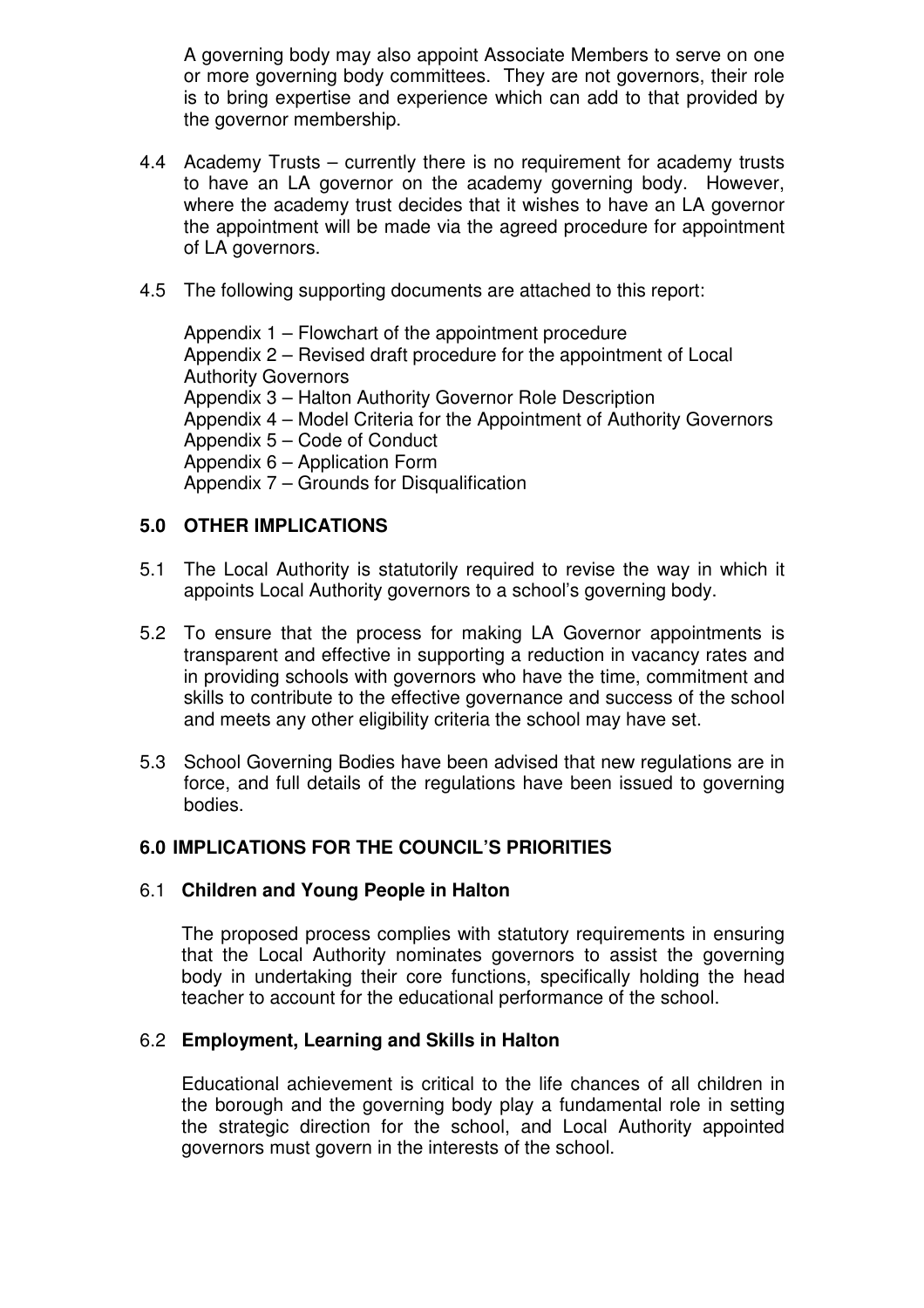### 6.3 **A Healthy Halton**

N/A

### 6.4 **A Safer Halton**

Governing Bodies have a key role in ensuring the safety of pupils and in determining policies to support a safe environment for the children at their school.

### 6.5 **Halton's Urban Renewal**

N/A

### **7.0 RISK ANALYSIS**

7.1 The proposed process complies with statutory requirements, and will ensure that nominated governors have the skills and experience the governing body needs to be effective. Local Authority governors must govern in the interests of the school and not represent or advocate for the political or other interest of the local authority.

## **8.0 EQUALITY AND DIVERSITY ISSUES**

8.1 The proposed arrangements reflect any requirements of the Equality Act 2010.

## **9.0 REASON FOR DECISION**

9.1 The decision is required to ensure there is a clear and transparent process in place regarding the appointment of Local Authority governors.

#### **10.0 ALTERNATIVE OPTIONS CONSIDERED AND REJECTED**

10.1 One option considered and rejected was to remain with the present appointment process, i.e. Local Authority appointments being made by the political Party Groups, with Local Authority Governor positions being broadly allocated to a Party on a proportion based on the political make-up of the Council. The Group whips co-ordinating this process for their party. However, Lord Nash has confirmed this is unacceptable practice and the law now requires that all governors are appointed on the basis of the skills they have to contribute to effective governance, and Local Authorities must make every effort to understand the governing body's requirements in order to identify and nominate suitable candidates. Once appointed, Local Authority governors must govern in the interests of pupils, not to represent or advocate for the political or other interests of the Local Authority.

#### 11.0 **IMPLEMENTATION DATE**

11.1 The process will commence from approval of this Policy.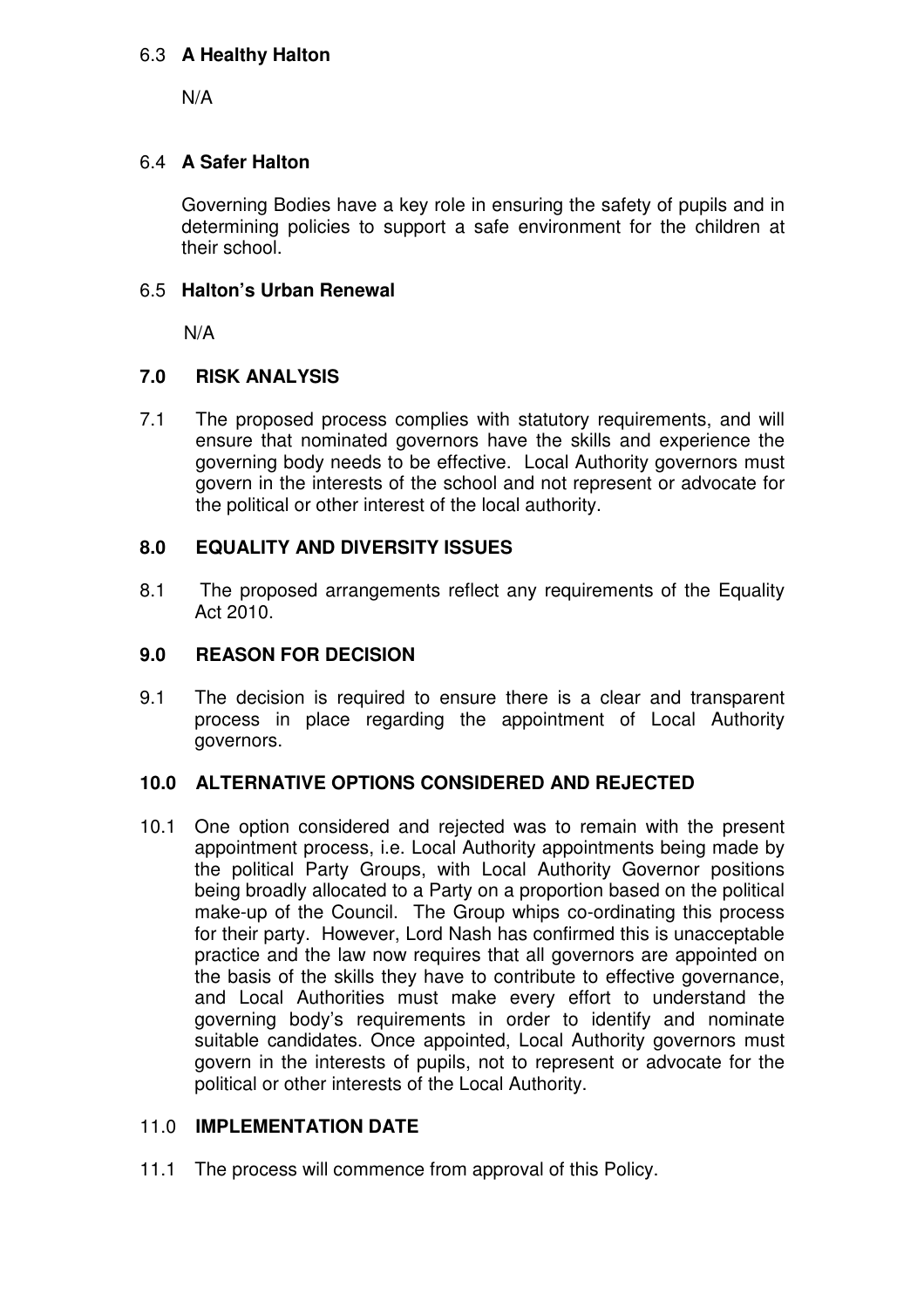# **12.0 LIST OF BACKGROUND PAPERS UNDER SECTION 100D OF THE LOCAL GOVERNMENT ACT 1972**

| <b>Document</b>                                                                                                        | <b>Place of Inspection</b>               | <b>Contact Officer</b> |
|------------------------------------------------------------------------------------------------------------------------|------------------------------------------|------------------------|
| <b>School Governance</b><br>(Constitution) (England)<br>Regulations 2012                                               | Children & Young<br>People's Directorate | <b>Martin West</b>     |
| <b>School Governance</b><br>(Constitution and<br>Federations) (England)<br>(Amendment)<br>Regulations 2014             | Children & Young<br>People's Directorate | <b>Martin West</b>     |
| Statutory guidance for<br>governing bodies of<br>maintained schools and<br>local authorities in<br>England (DfE, 2014) | Children & Young<br>People's Directorate | <b>Martin West</b>     |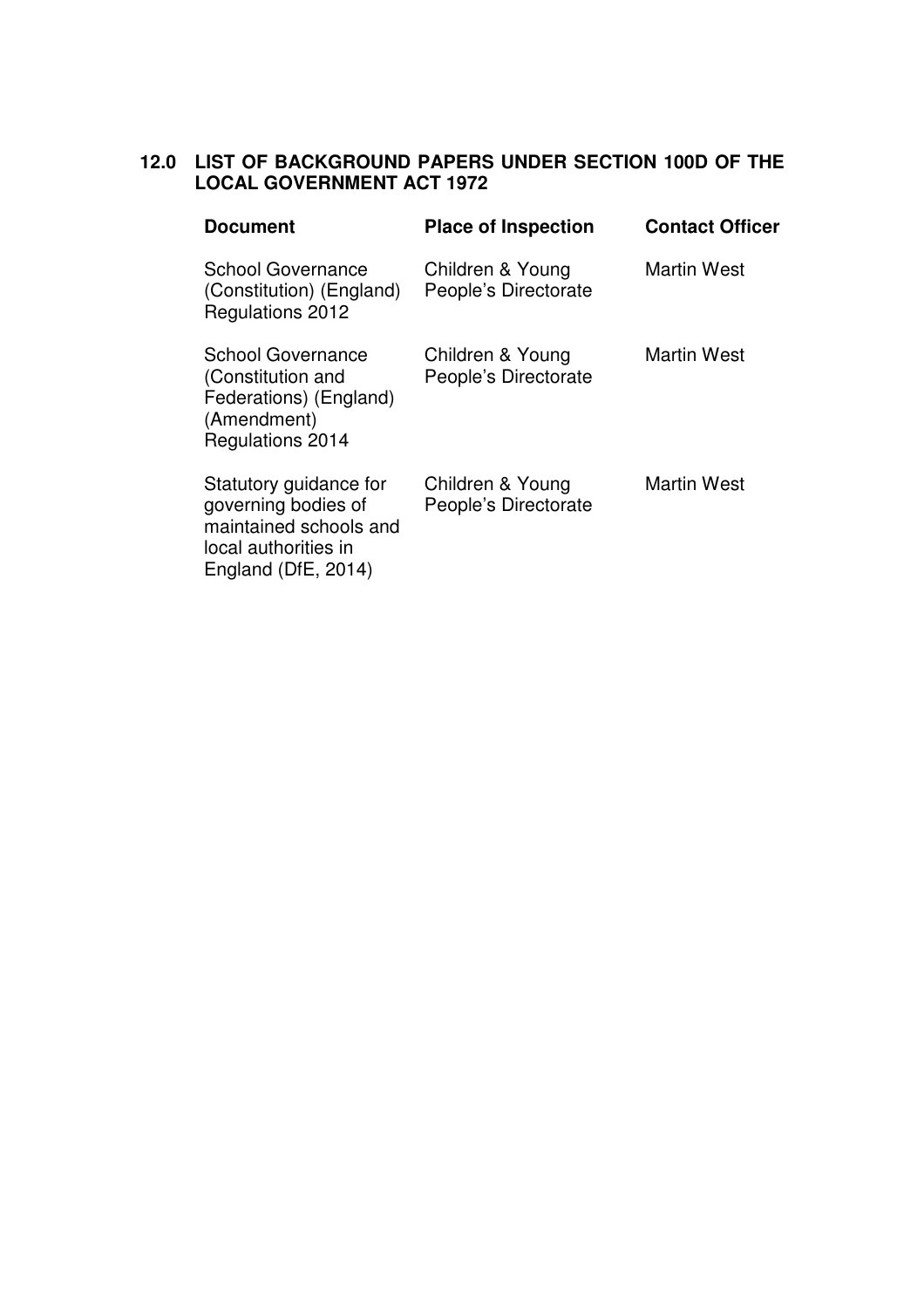#### Draft Procedure for the Appointment of Local Authority Governors



\*COPD – Children's Organisation & Provision Department, Children & Enterprise Directorate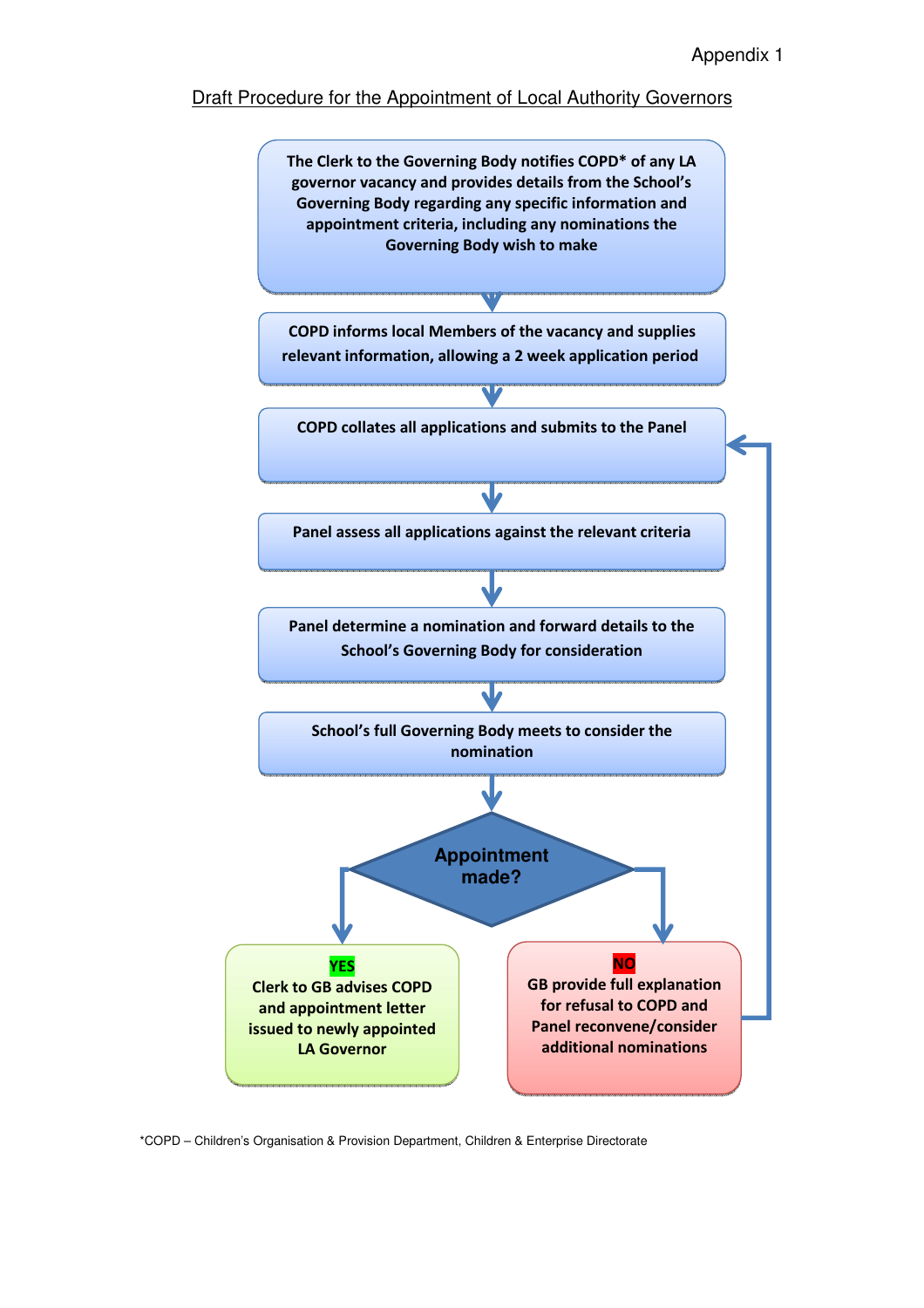Appendix 2



# **Children and Enterprise Directorate**

**Draft** Procedure for the Appointment of Local Authority Governors

# **Local Authority Governor Appointment Panel Membership:**

The Panel will consist of the Portfolio Holder for Children, Young People and Families, Lead Member, and Strategic Director – Children & Enterprise (or nominee).

## **Meetings:**

To be held at least once every school term or additionally as agreed by the Panel.

# **Terms of Reference:**

- 1. To consider and determine the selection of Local Authority Governors to all educational establishments, where governors are nominated or appointed by Halton Borough Council, including maintained schools, colleges, academies and free schools in order that appointments can be made in accordance with the agreed criteria.
- 2. To monitor vacancy rates of Local Authority Governors based on information provided by Children's Organisation and Provision Department (COPD), with a view to ensuring that nominations or appointments are made within no more than one school term of notification of the vacancy.
- 3. To note the appointment of additional governors and any urgent appointment to schools in the 'Schools Causing Concern' category as designated by the Local Authority or Ofsted.
- 4. To consider and, where appropriate, agree, terminating appointments, or the removal of nominated Local Authority governors where the governor has clearly breached confidentiality or brought the school/college or the Local Authority into disrepute, or otherwise failed to fulfil the role according to the code of conduct. This may be on the recommendation of officers and/or at the request of the governing body of the school/establishment concerned. This is in addition to situations where governors are automatically disqualified under Schedule 4 (9) of the School Governance (Constitution) (England) Regulations 2012 (see below).

### **Appointment Procedure for vacancies in establishments not identified as Schools Causing Concern by the LA or Ofsted, or not agreed to be urgent by the Chair of the Panel:**

1. The clerk to governors will notify COPD of any Local Authority governor vacancy and provide details from the school governing body regarding any specific information and appointment criteria that may assist the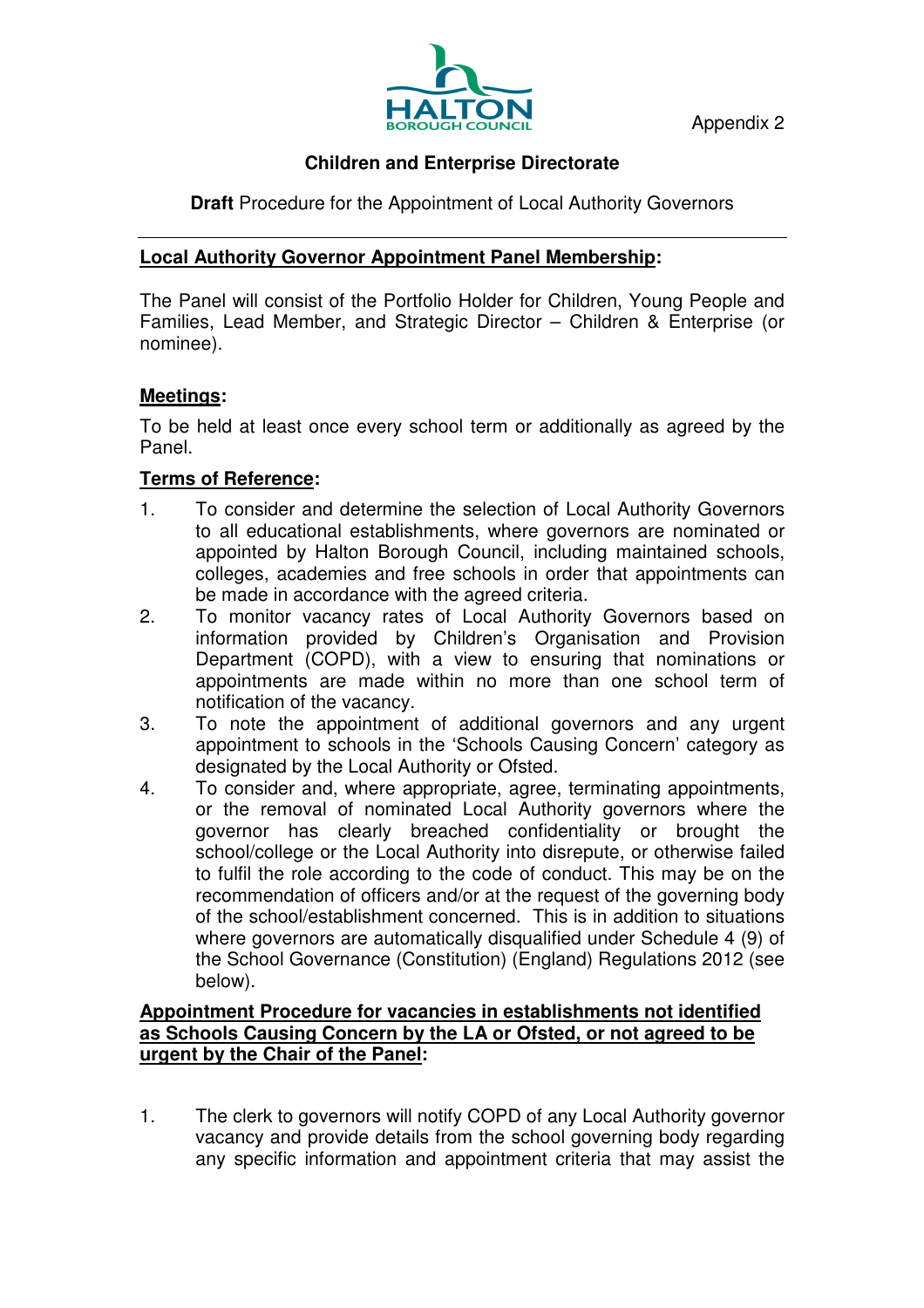nomination/appointment process, and include any nomination the governing body wishes to make to the next meeting of the Panel.

- 2. COPD will inform the local members and supply any relevant information, with a copy of the Local Authority governor application form, enabling them to make a nomination to the next meeting of the Panel.
- 3. Local Authority governors reaching the end of their terms of office will be approached by the clerk as to whether they wish to be considered for nomination/re-appointment.
- 4. All applicants must complete the Local Authority governor application form and confirm their agreement to comply with the code of conduct, and any code of conduct adopted by the governing body of the school concerned. Applicants are expected to provide sufficient detail of the skills and attributes they believe they are able to offer. Electronic applications will be accepted with accompanying emails accepted in lieu of a signature.
- 5. COPD will provide the Panel with details of applications received for nomination/appointment as Local Authority governors and details of Local Authority Governors nearing the end of their term of office who have advised COPD they wish to be nominated or re-appointed, together with recommendations for nominations/appointments to posts at specified establishments. This information will be provided prior to the meeting, but the Panel may agree to accept late applications, up to and including those tabled at the meeting. In all cases governors seeking re-appointment or nomination must complete the application form and provide details of their contribution as a governor during their term of office. This information will be shared with the clerk to the governing body concerned, the headteacher, and the chair of governors.
- 6. Where there is more than one application for a vacancy, all applications will be given equal consideration by the Panel and a decision will be made in line with agreed procedure, taking full account of any particular skills and attributes provided to the Panel, and any advice offered by officers.
- 7. At the meeting the Panel will select individuals for nomination/appointment in line with the criteria for the nomination/appointment of Local Authority governors in effect for Halton Borough Council at the time, and in accordance with regulations and any associated statutory guidance.
- 8. Where the termination of a governor's appointment is being considered a report will be made by COPD. This report will be made available to the individual in advance of the meeting and the individual will have the opportunity to make a response in writing for the Panel to consider, but the Panel's decision will be final.
- 9. Where a governor is automatically disqualified from being a governor under the statutory criteria, members of the Panel will be informed.
- 10. COPD will send nomination/appointment letters with copies to the Headteacher, chair of governors and clerk to the governing body.
- 11. COPD will retain a record of the meeting.
- 12. The governing body of the school/establishment concerned will be expected to consider nominations from the Panel at its next full governing body meeting and advise COPD of the appointment or nonappointment of the nominee, with written details to explain the reason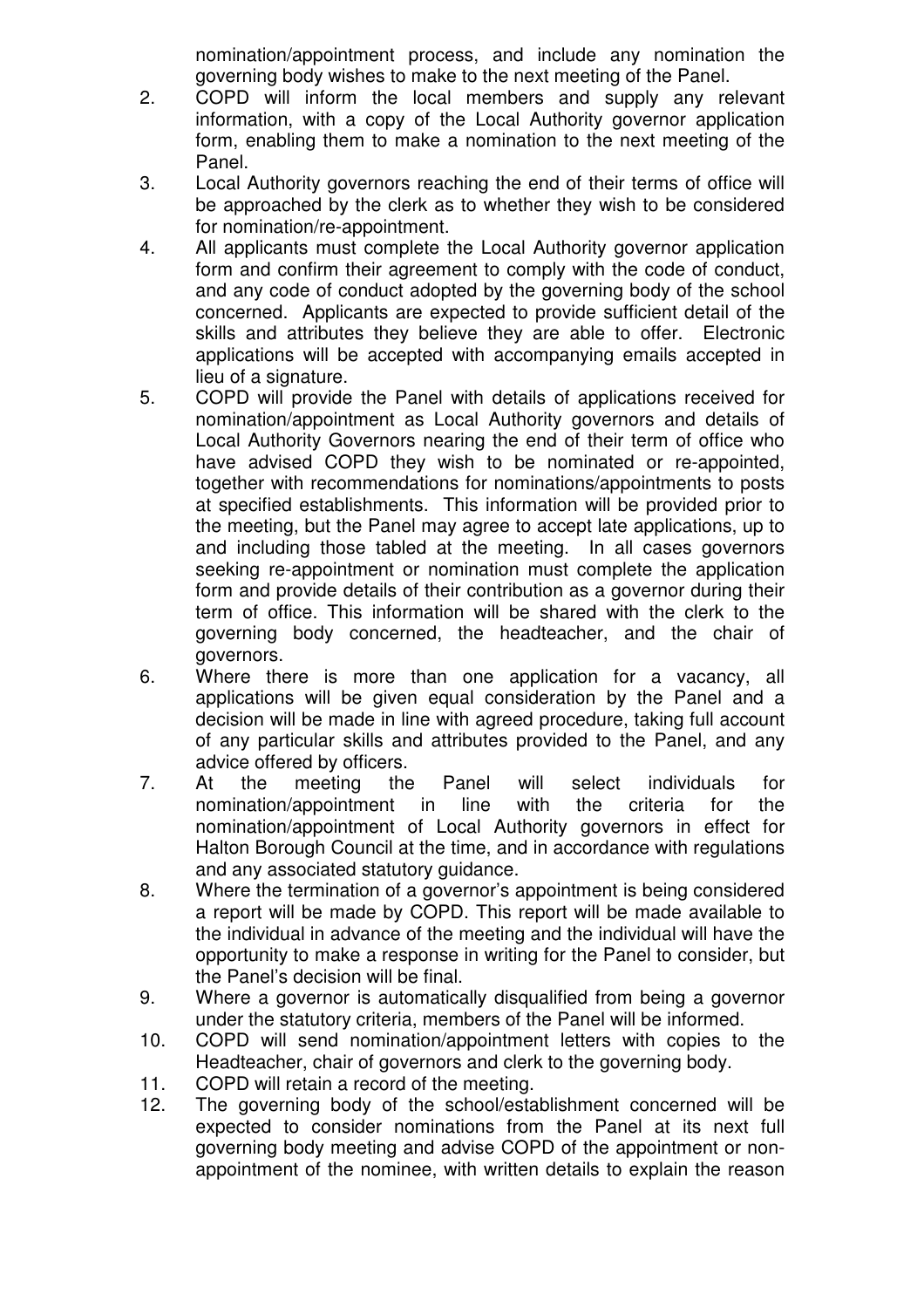for any rejection of a nomination. The decision of the governing body will be reported to the Panel at the next termly meeting. Should the rejection of any nominee cause concern to COPD they shall make further enquiries of the school and report these to the Chair of the Panel, and at the next meeting of the Panel.

#### **Nomination/Appointment procedure for Establishments identified as Schools Causing Concern by the LA or Ofsted, or agreed to be urgent by the Chair of the Panel**

- 1. Nominations may be put by officers from the COPD to the Chair of the Panel, between meetings of the Panel, where the appointments are to establishments identified as Schools Causing Concern by the LA or Ofsted or otherwise deemed to be urgent. In the case of schools where Local Authority statutory intervention powers apply, the procedure will be for an appointment to be made, although COPD will ensure there is consultation with the school concerned prior to the appointment being made.
- 2. All potential nominees/appointees must have completed the Local Authority governor application form and signed the code of conduct.
- 3. Where such nominations/appointments are agreed by the Chair of the Panel, these appointments will be confirmed with immediate effect and then reported to the next meeting of the Panel.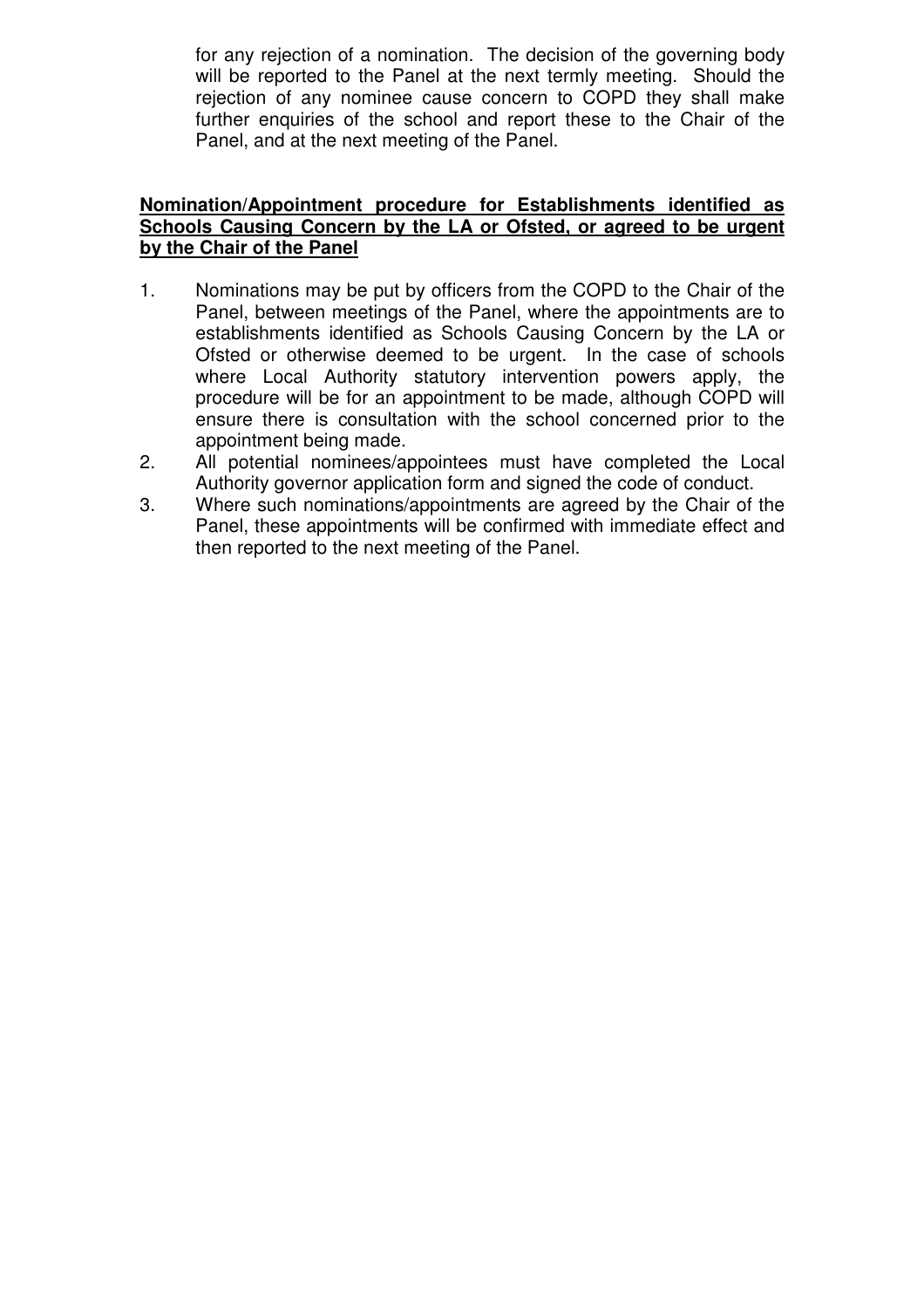# Role Description

# Halton Authority Governor

## **Purpose of Post**

The role of a governor is to contribute to the work of the Governing Body in raising standards and maximising outcomes for all pupils. This involves:

- a. Ensuring clarity of vision, ethos and strategic direction
- b. Holding the Headteacher to account for the educational performance of the school and its pupils, and the performance management of staff; and
- c. Overseeing the financial performance of the school and making sure its money is well spent.

Some governing bodies of maintained schools, and all academy boards of trustees, have additional functions and responsibilities. Depending on the category of school, they may own land, act as employers, admission authorities, or boards of charitable trustees and company directors.

Local Authority Governors are nominated or appointed by the Local Authority and are expected to discharge their duties giving due consideration to relevant Local Authority policies, however they are not mandated by the Local Authority.

## **Responsibilities include:**

- developing the strategic plan for the establishment;
- determining aims, policies and priorities of the establishment;
- setting statutory and non statutory targets;
- monitoring and evaluating the work of the establishment;
- appointment of staff and ensuring the implementation of a range of personnel procedures;
- management of the budget;
- securing high levels of attendance and good standards of pupil behaviour;
- ensuring that all children in the establishments have access to a broad and balanced curriculum which is suitable to age, aptitude and ability, which prepares them for adult life;
- ensuring the health and safety of pupils and staff.

## **Tasks include:**

- to get to know the establishment: its needs, strengths and areas for development;
- to attend meetings (full governing body, committees and working groups);
- to work as a member of a team;
- to speak, act and vote in the best interests of the establishment:
- to respect all Governing Board decisions and to support them in public;
- to act within the framework of the policies of the Governing Board and legal requirements:
- to commit to training and development opportunities.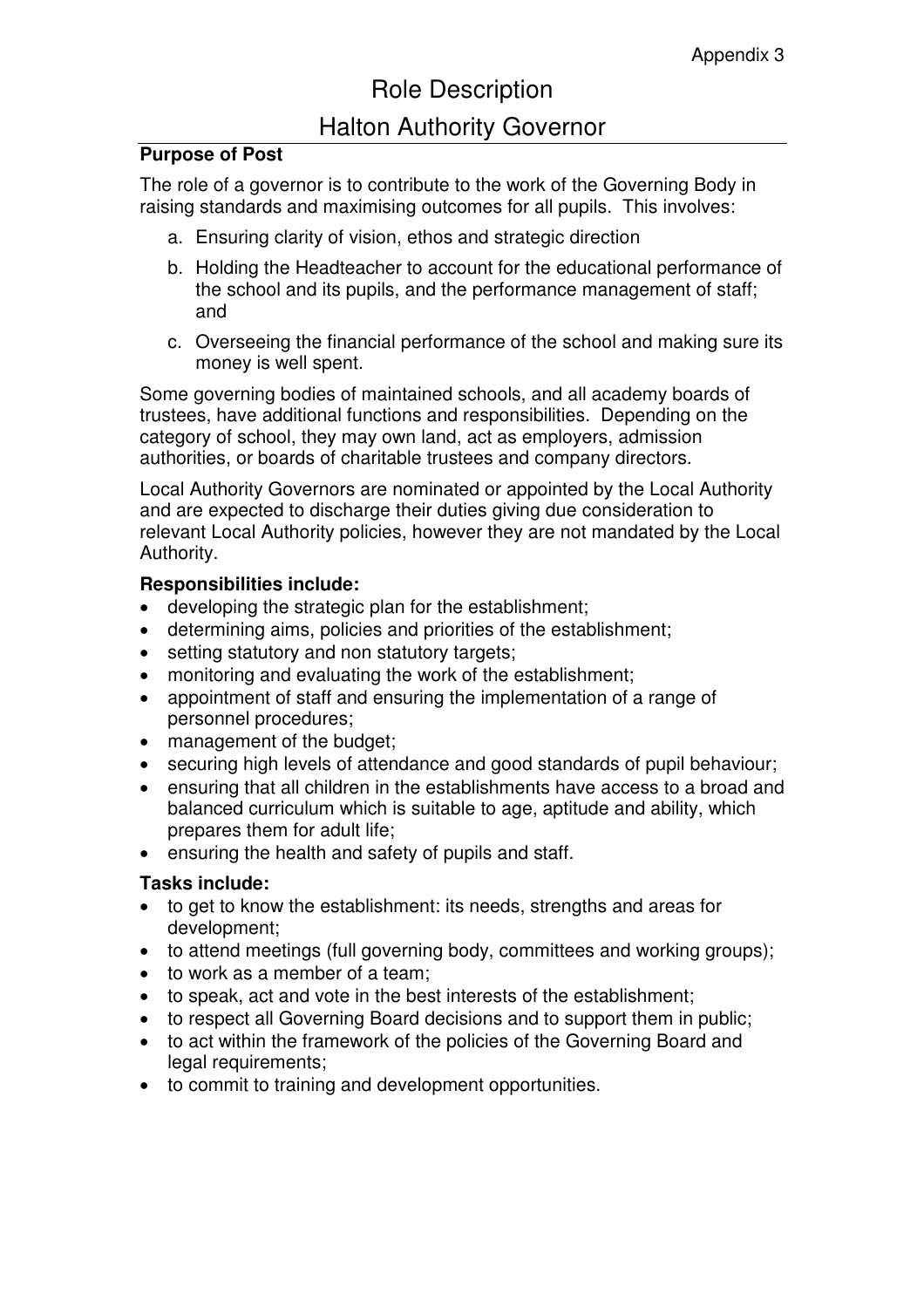# Model Criteria for the Appointment of Authority Governors

# Halton Council

Local Authority Governors will be nominated for appointment/appointed to establishments within Halton by the Local Authority Governor Appointments Panel, in accordance with the following criteria, as evidenced in the Local Authority Governor application form:

| <b>Criteria</b>                                                                                                                                                    | <b>Essential</b> /<br><b>Desirable</b> |
|--------------------------------------------------------------------------------------------------------------------------------------------------------------------|----------------------------------------|
| Able to demonstrate relevant and appropriate ability,<br>experience or skills or a willingness and capacity to<br>acquire them.                                    | E                                      |
| Displaying support for the main strategic aims of the<br>Service for Children and Enterprise in Halton with regard<br>to achieving the best outcomes for children. | E                                      |
| Display an interest and/or involvement in children's<br>$\bullet$<br>education.                                                                                    | Е                                      |
| A commitment to attend/undertake training and governor<br>$\bullet$<br>briefing sessions.                                                                          | Е                                      |
| Demonstrate good interpersonal, teamwork and<br>communication skills                                                                                               | E                                      |
| A commitment to attending meetings and contributing to<br>$\bullet$<br>the work of the governing body, including membership of a<br>committee.                     | E                                      |
| Involvement in the establishment's community through<br>$\bullet$<br>local groups such as voluntary groups, churches or work in<br>the community.                  | D                                      |
| Connection with local business/Council partners.<br>Interest in and/or links with the establishment such as ex-                                                    | D                                      |
| parent, voluntary helper, ex-employee at the<br>establishment.                                                                                                     | D                                      |
| Diegualification Critoria                                                                                                                                          |                                        |

## **Disqualification Criteria**

- Any Local Authority Governor who has been disqualified through nonattendance will not normally be re-appointed;
- Anyone who is disqualified by virtue of Regulation 9 (Schedule 4) of the School Governance (Constitution) (England) Regulations 2012 cannot be appointed as a governor at that school for a period of twelve months (see appendix 7);
- A person is disqualified from appointment as an LA Governor if s/he is eligible to be a Staff Governor of the school.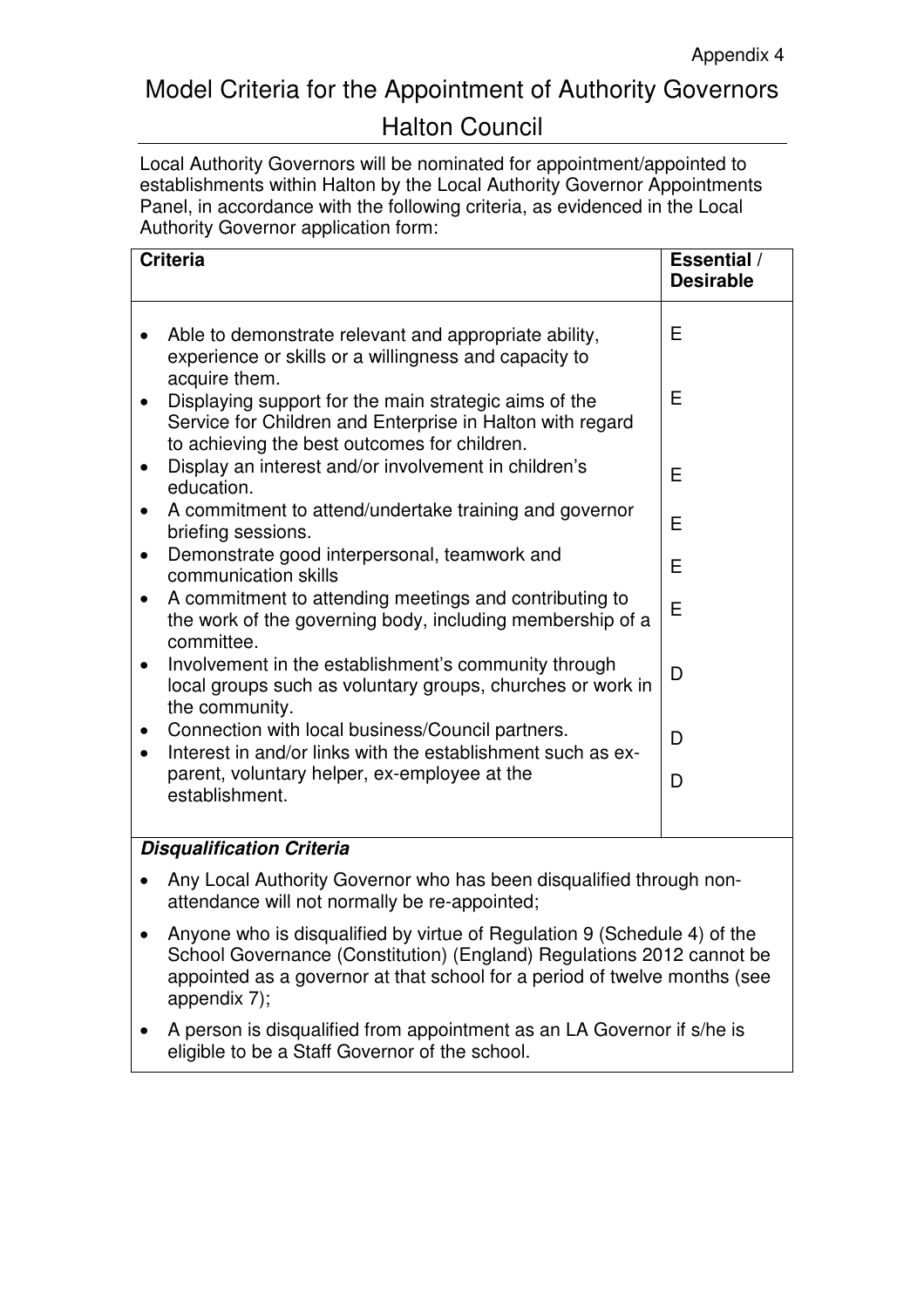#### **Local Authority Governors should:**

- Act in the best interests of the pupils/students at the establishment having considered the views and advice of the Local Authority. Governors may need to balance long and short term issues, establishment and community issues.
- Work as a member of a team at all times and be loyal to collective decisions made by the governing body.
- Recognise that all governors have the same rights and responsibilities unless particular responsibilities are conferred on them by the full governing body.
- Understand that no governor can act alone except in exceptional circumstances prescribed in the regulations – the power of the governing body rests in it acting as a single body.

#### **All governors must:**

- Respect confidentiality.
- Listen to and respect the views of others.
- Express their own views clearly and succinctly.
- Take their fair share of work/positions of responsibility.
- Know, understand and work within the prescribed regulatory framework.
- Report any evidence of fraud, corruption or misconduct to an appropriate person or authority.
- Respect any code of conduct agreed by the governing body.

#### **In addition Local Authority Governors are expected to:**

- Prepare for meetings by reading papers beforehand.
- Take responsibility for their own learning and development as a governor, including attending training.
- Attend meetings promptly, regularly, and for the full time.
- Read any briefings specifically for Local Authority governors.
- Familiarise themselves with Local Authority policy and guidance and, where necessary, be able to explain this to other governors on the governing board.

#### **Halton Local Authority Governor Declaration**

I confirm that I am not disqualified by any of the above regulations and therefore I am eligible to serve on governing bodies within Halton Borough Council. I have read the code of conduct and I am willing to abide by it. I also give my permission for Halton Borough Council to make arrangements with me to make a Disclosure and Barring Service (DBS) check, and to check my details against any such list that replaces this in the future.

Signed:

Print name:

Date:

**If you are appointed to a Local Authority Governor position, your appointment will be for four years.**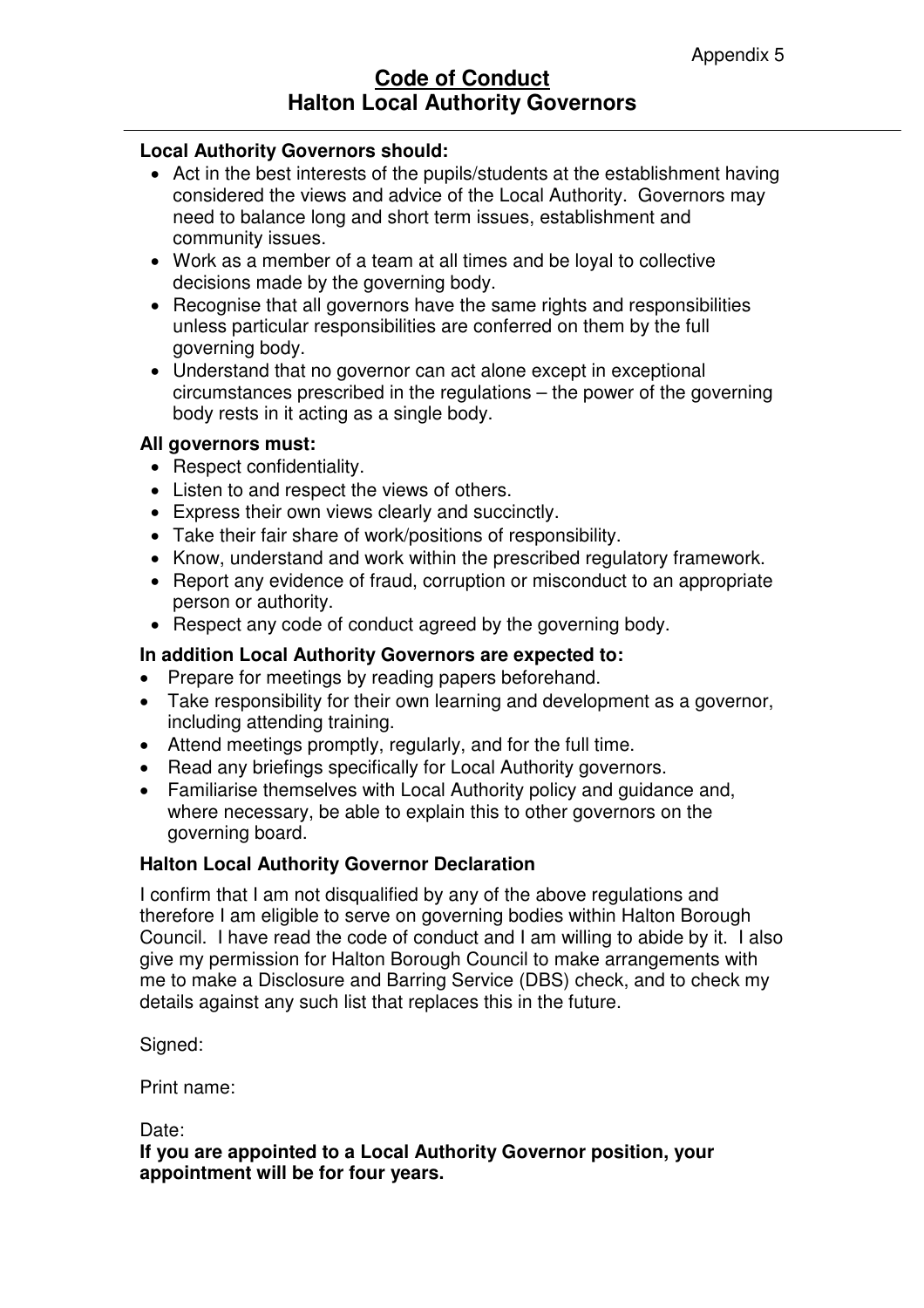# **LOCAL AUTHORITY GOVERNOR APPLICATION FORM FOR HALTON BOROUGH COUNCIL**

| NAME OF ESTABLISHMENT APPLIED FOR:                 |                   |
|----------------------------------------------------|-------------------|
| . OR                                               |                   |
| I AM WILLING TO BE APPOINTED TO ANY ESTABLISHMENT: | $ $ (PLEASE TICK) |

| Please indicate the source of this nomination /<br>how you found out about being a governor in<br>Halton |          |                                      | Elected Member (please include name) |                                    |      |        |  |
|----------------------------------------------------------------------------------------------------------|----------|--------------------------------------|--------------------------------------|------------------------------------|------|--------|--|
| School Governors' One Stop Shop (SGOSS)                                                                  |          |                                      | <b>Halton Website</b>                |                                    |      |        |  |
| School/College (please specify)                                                                          |          | Other (please include brief details) |                                      |                                    |      |        |  |
| Title:                                                                                                   | Surname: |                                      | Other names:                         |                                    |      |        |  |
| Date of birth:                                                                                           |          | Occupation:                          |                                      |                                    | Male | Female |  |
| Home address:                                                                                            |          |                                      |                                      | Work address:                      |      |        |  |
| Tel:                                                                                                     |          |                                      |                                      | Tel:                               |      |        |  |
| Email:                                                                                                   |          |                                      |                                      | Email:                             |      |        |  |
| Mobile:                                                                                                  |          |                                      |                                      | Can we contact you at work? YES/NO |      |        |  |
| Have you been a governor before or are you currently a governor?<br>If yes, please give details:         |          |                                      |                                      |                                    |      |        |  |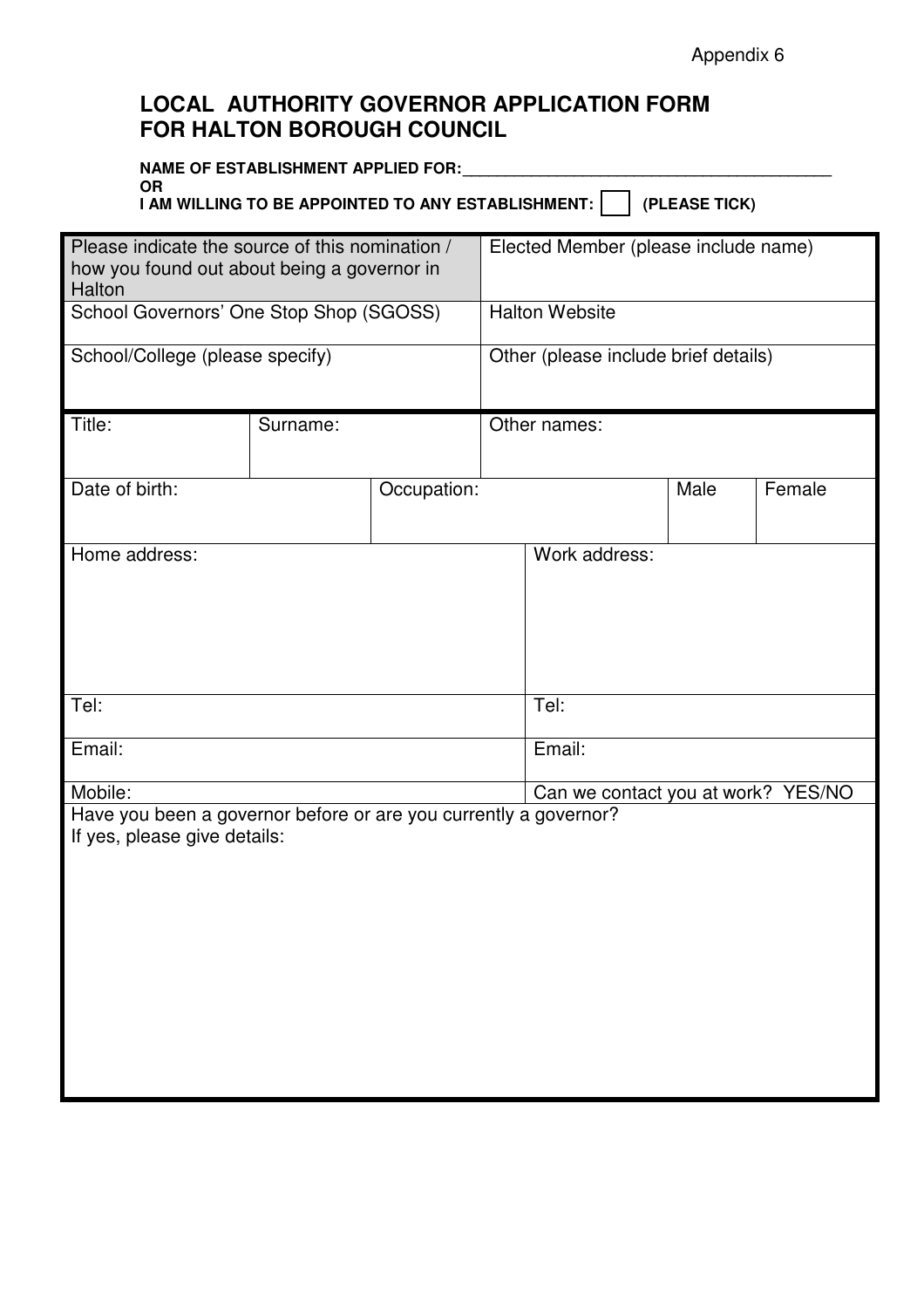| Please outline your reasons for showing an interest in becoming a governor - including details of |
|---------------------------------------------------------------------------------------------------|
| personal qualities, relevant experience or skills (attach an additional sheet if required):       |
|                                                                                                   |
|                                                                                                   |
|                                                                                                   |
|                                                                                                   |
|                                                                                                   |
|                                                                                                   |
|                                                                                                   |
|                                                                                                   |
|                                                                                                   |
|                                                                                                   |
|                                                                                                   |
|                                                                                                   |
|                                                                                                   |
|                                                                                                   |
|                                                                                                   |
|                                                                                                   |
|                                                                                                   |
|                                                                                                   |
|                                                                                                   |
|                                                                                                   |
| If you are not applying to a specific establishment please indicate any area you would prefer or  |
| the distance you are prepared to travel:                                                          |
|                                                                                                   |
|                                                                                                   |
| If you are not applying to a specific establishment please indicate whether you have a            |
| preference for establishments with a particular religious ethos                                   |
| <b>Catholic Schools</b><br>Church of England Schools                                              |
| Other (please specify)                                                                            |
| Please give details of any particular provision you would require eg wheelchair access:           |
|                                                                                                   |
|                                                                                                   |
|                                                                                                   |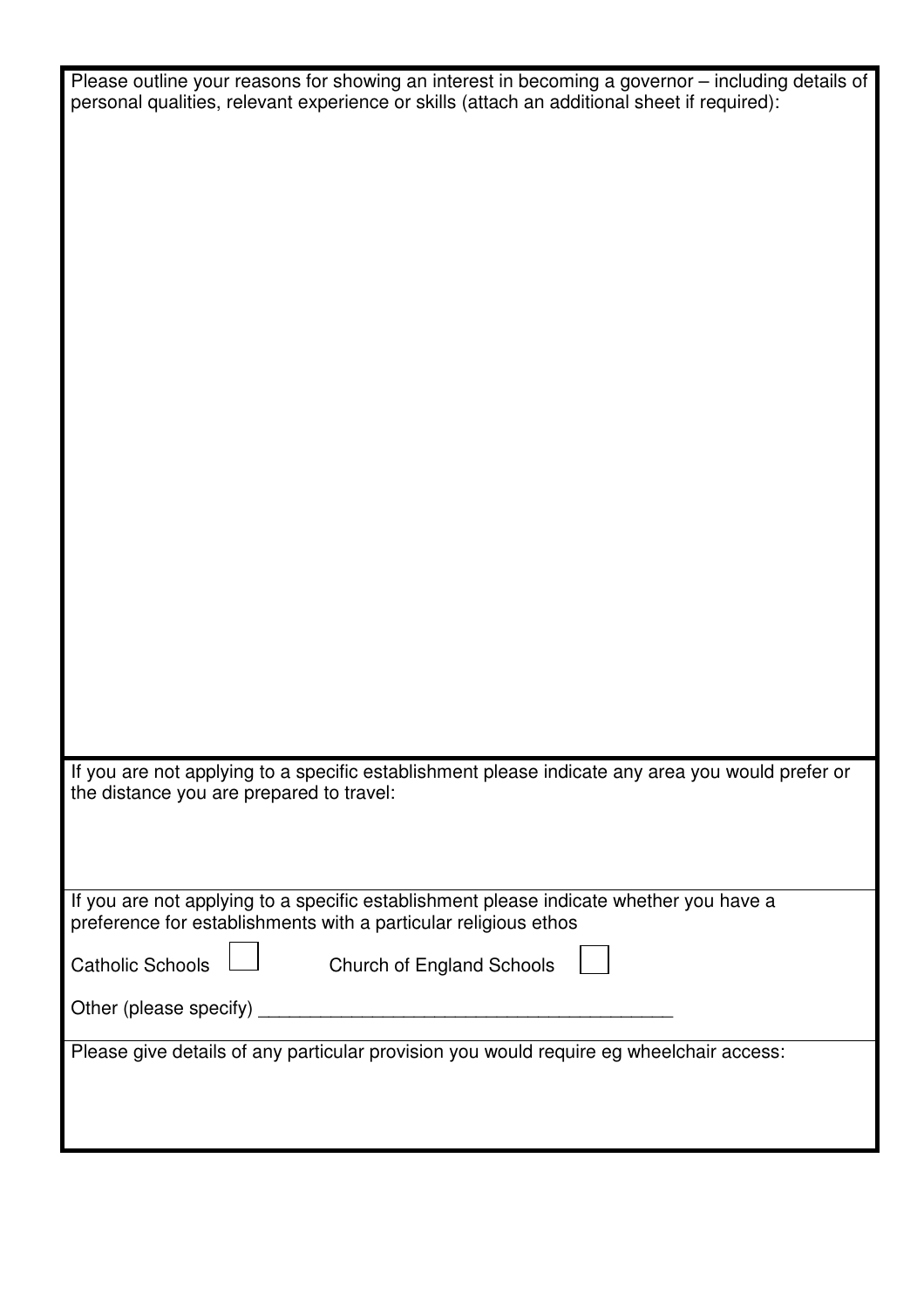# **Grounds for Disqualification from Membership of a Governing Body**

## **General grounds**

- Registered pupils cannot be governors.
- A governor must be aged 18 or over at the time of election or appointment.
- A person cannot hold more than one governor post at the same school at the same time.

# **Grounds that apply to particular categories of governor**

- A person is disqualified from being a parent governor if they are an elected member of the LA or paid to work at the school for more than 500 hours (i.e. for more than one-third of the hours of a full-time equivalent) in any consecutive twelve month period (at the time of election or appointment).
- A person is disqualified from being a local authority governor if they are eligible to be a staff governor at the school.
- A person is disqualified from being a partnership governor if they are:
- a parent of a registered pupil at the school;
- eligible to be a staff governor at the school;
- an elected member of the LA; or
- employed by the local authority in connection with its education functions.

## **Grounds that arise because of particular failings or actions on the part of the governor**

- A person is disqualified from being a governor of a particular school if they have failed to attend the meetings of the governing body of that school for a continuous period of six months, beginning with the date of the first meeting they failed to attend, without the consent of the governing body. This does not apply to the headteacher or to foundation governors appointed by virtue of their office.
- A foundation, local authority, co-opted or partnership governor at the school who is disqualified for failing to attend meetings is only disqualified from being a governor of any category at the school during the twelve month period starting on the date on which they were disqualified.
- A person is disqualified from holding or continuing to hold office if that person:
- is the subject of a bankruptcy restrictions order or an interim order, debt relief restrictions order, an interim debt relief restrictions order or their estate has been sequestrated and the sequestration has not been discharged, annulled or reduced.
- is subject to a disqualification order or disqualification undertaking under the Company Directors Disqualification Act 1986, a disqualification order under Part 2 of the Companies (Northern Ireland) Order 1989, a disqualification undertaking accepted under the Company Directors Disqualification (Northern Ireland) Order 2002, or an order made under section 429(2)(b) of the Insolvency Act 1986 (failure to pay under county court administration order) has been removed from the office of charity trustee or trustee for a charity by the